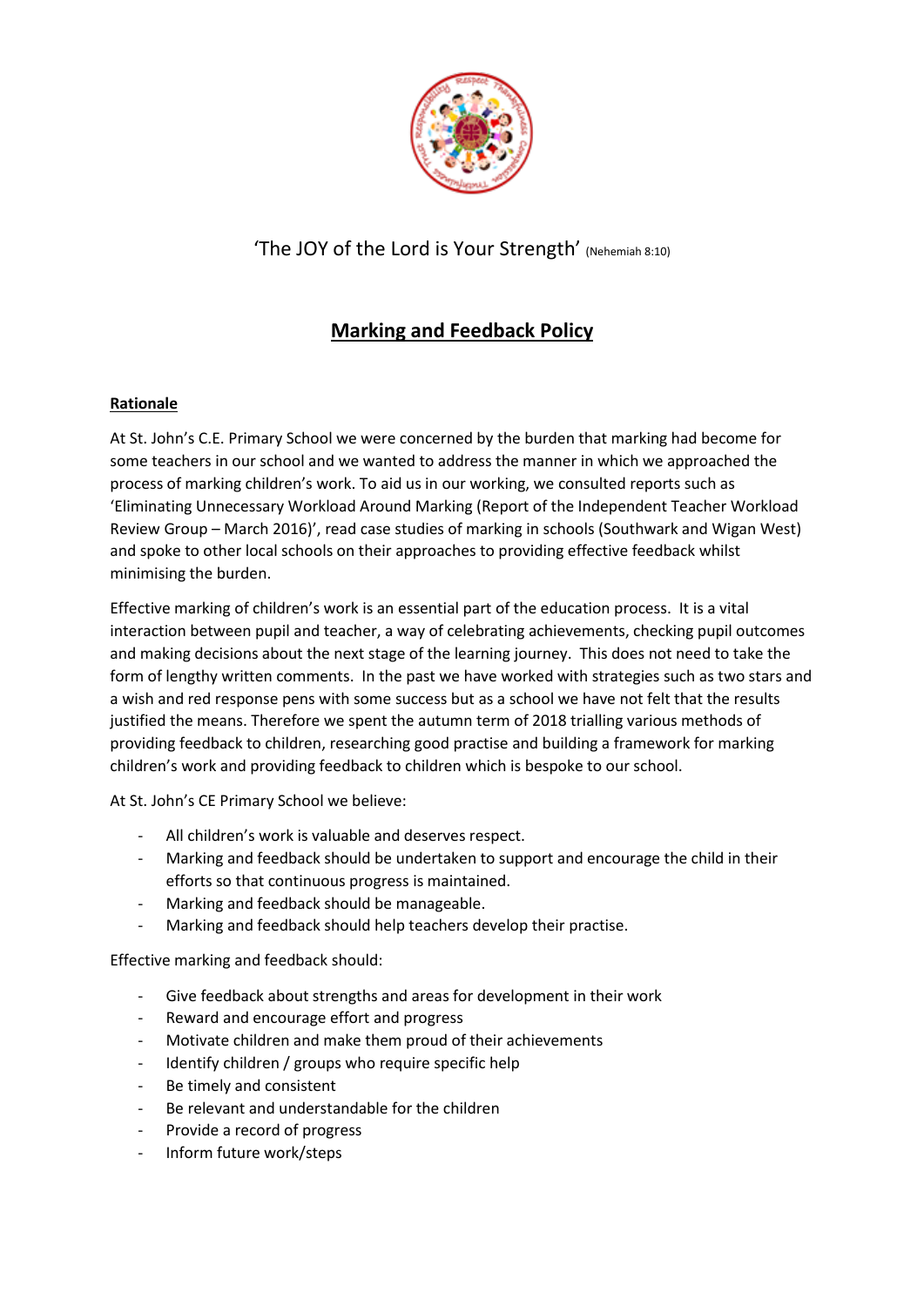What does marking and feedback look like at St. John's?

#### Year 1 – Year 6

- Verbal feedback will be given, as and when appropriate, to individuals, groups and whole class during the lesson. Teachers will give whole class feedback at the beginning of each lesson and will allow children the time to make corrections, address misconceptions and celebrate successes.
- Teachers will use a **green pen** to mark work. Children will use a **purple pen/pencil** to respond if appropriate, edit and self-mark.

The following symbols may be used:

- $\checkmark$  Indicates a correct answer and/or a good response
- Indicates an error or misconception
- ? Indicates the answer or response is unclear

The following letters written **in the margin** will indicate that the child needs to make improvements:

- **P** Punctuation
- **H**) Handwriting or presentation
- Spelling correction

**P for punctuation** will indicate that some punctuation has been missed or used incorrectly. The child will add or change the punctuation.

**H for Handwriting** indicates that writing may not be joined, letters not sitting on the lines or finger spaces have not been left etc. A word, phrase or sentence may be underlined and the child will rewrite it underneath their work using their best handwriting and presentation techniques.

**Sp for spelling** means that a word has been spelt incorrectly. The word will be underlined and **sp**  written above it. The child will rewrite the word 3 times underneath their work. There will be a big focus on children using Common Exception words correctly in their writing so these should be available for reference up on displays and on word mats. Year 3, 4 ,5 and 6 need to use the common exception words specified in the KLIPS document.

- Teachers will use a yellow highlighter to celebrate WOW words, phrases, sentences, punctuation, handwriting etc that really impresses.
- Work will be rewarded with praise, stickers and team points where appropriate.
- Teachers may use individual 'Bookmarks' to show a specific target for children to work on each lesson. When one target has been achieved then another may be added.